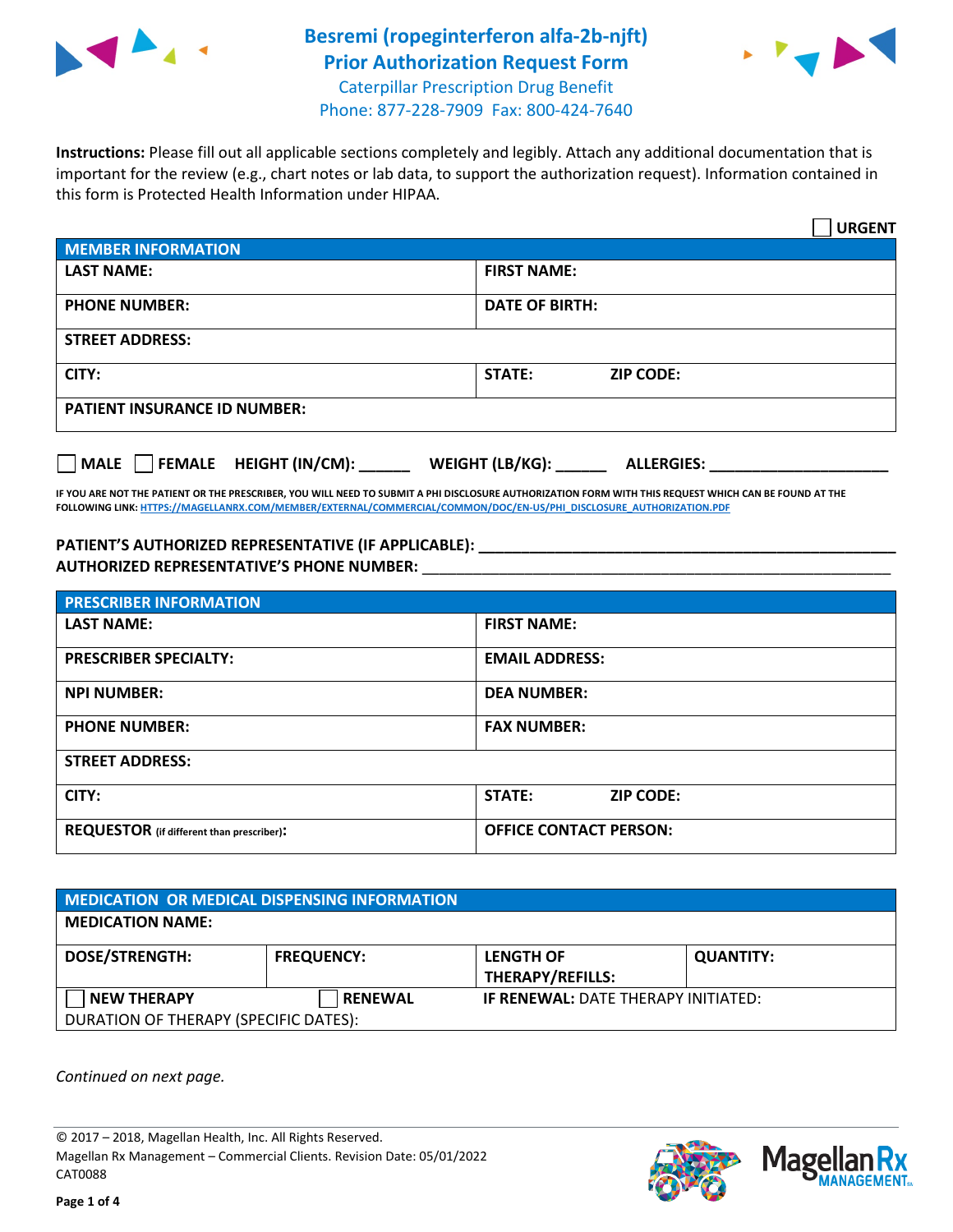



| 1. HAS THE PATIENT TRIED ANY OTHER MEDICATIONS FOR THIS CONDITION?                                                                                                                                                                                                                                                    |                                                |                                                       |  |  |  |  |
|-----------------------------------------------------------------------------------------------------------------------------------------------------------------------------------------------------------------------------------------------------------------------------------------------------------------------|------------------------------------------------|-------------------------------------------------------|--|--|--|--|
|                                                                                                                                                                                                                                                                                                                       |                                                | <b>NO</b><br>YES (if yes, complete below)             |  |  |  |  |
| <b>MEDICATION/THERAPY (SPECIFY</b><br>DRUG NAME AND DOSAGE):                                                                                                                                                                                                                                                          | <b>DURATION OF THERAPY (SPECIFY</b><br>DATES): | <b>RESPONSE/REASON FOR</b><br><b>FAILURE/ALLERGY:</b> |  |  |  |  |
| <b>2. LIST DIAGNOSES:</b>                                                                                                                                                                                                                                                                                             |                                                | <b>ICD-10:</b>                                        |  |  |  |  |
| □ Polycythemia vera                                                                                                                                                                                                                                                                                                   |                                                |                                                       |  |  |  |  |
| □ Other diagnosis:<br>ICD-10                                                                                                                                                                                                                                                                                          |                                                |                                                       |  |  |  |  |
| 3. REQUIRED CLINICAL INFORMATION: PLEASE PROVIDE ALL RELEVANT CLINICAL INFORMATION TO SUPPORT A                                                                                                                                                                                                                       |                                                |                                                       |  |  |  |  |
| PRIOR AUTHORIZATION.                                                                                                                                                                                                                                                                                                  |                                                |                                                       |  |  |  |  |
| Is this medication being used as part of a clinical trial? $\Box$ Yes $\Box$ No                                                                                                                                                                                                                                       |                                                |                                                       |  |  |  |  |
| Is the patient's hemoglobin greater than 16.5 $g/dL$ (for men) or greater than 16 $g/dL$ (for women)?<br>$\Box$ Yes $\Box$ No Must submit lab value documentation                                                                                                                                                     |                                                |                                                       |  |  |  |  |
| Is the patient's hematocrit greater than 49% (for men) or greater than 48% (for women)?<br>$\Box$ Yes $\Box$ No Must submit lab value documentation                                                                                                                                                                   |                                                |                                                       |  |  |  |  |
| Does the patient have an increased red blood cell mass (>25% above normal)?<br>$\Box$ Yes $\Box$ No Must submit lab value documentation                                                                                                                                                                               |                                                |                                                       |  |  |  |  |
| Does the patient have presence of Janus kinase 2 mutation (JAK2V617F)?<br>$\Box$ Yes $\Box$ No Must submit lab value documentation                                                                                                                                                                                    |                                                |                                                       |  |  |  |  |
| Does the patient have bone marrow with tri-lineage proliferation with pleomorphic mature megakaryocytes+?<br>$\Box$ Yes $\Box$ No Must submit documentation                                                                                                                                                           |                                                |                                                       |  |  |  |  |
| Does the patient have a subnormal erythropoietin level (as indicated by lab limits)?<br>$\Box$ Yes $\Box$ No Must submit lab value documentation                                                                                                                                                                      |                                                |                                                       |  |  |  |  |
| Does the patient have a history of severe psychiatric disorders (e.g., depression, suicidal ideation, suicide<br>attempt(s), etc.)? $\Box$ Yes $\Box$ No                                                                                                                                                              |                                                |                                                       |  |  |  |  |
| Does the patient have moderate (Child Pugh B) or severe (Child Pugh C) hepatic impairment? $\Box$ Yes $\Box$ No                                                                                                                                                                                                       |                                                |                                                       |  |  |  |  |
| Is the patient a transplant recipient on immunosuppressive therapy? $\Box$ Yes $\Box$ No                                                                                                                                                                                                                              |                                                |                                                       |  |  |  |  |
| Does the member have a history of an active and serious or untreated autoimmune disease? $\Box$ Yes $\Box$ No                                                                                                                                                                                                         |                                                |                                                       |  |  |  |  |
| Will this medication be used in combination with myelosuppressive agents or in the presence of serious or<br>untreated endocrine disorders associated with an autoimmune disease and severe or unstable cardiovascular<br>disease? $\Box$ Yes $\Box$ No If the answer to this question is yes please provide details. |                                                |                                                       |  |  |  |  |



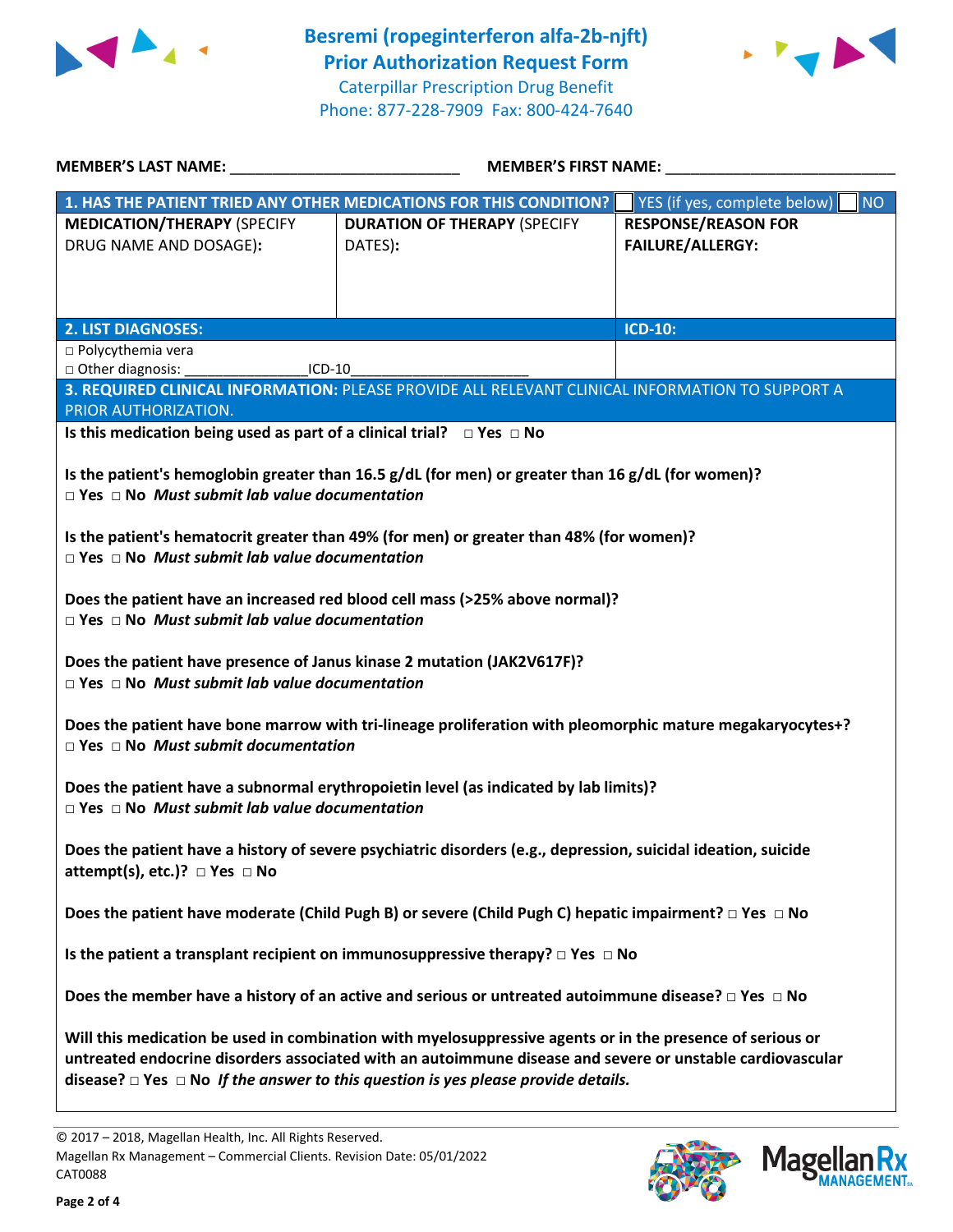



**Does the member have stage 4 renal impairment (i.e., eGFR is < 30 mL/min)? □ Yes □ No** *Must submit lab value documentation*

**Will ropeginterferon alfa-2b-njft be used in combination with other interferon type products (e.g., alfa-, beta-, gamma- interferon)? □ Yes □ No** 

**Will ropeginterferon alfa-2b-njft be used as a single agent therapy? (Note: excludes use when transitioning from hydroxyurea.) □ Yes □ No** 

**Does the member have a documented failure, contraindication, or ineffective response to the maximum tolerated doses of hydroxyurea for a minimum 3-month trial as showcased by a HCT > 45%? □ Yes □ No** *Must provide dates and dosage of hydroxyurea along with documented lab values within that timeframe and after*

**For renewal, please answer the following:**

**Has the member maintained hematological stability as evidenced by ALL of the following parameters?** *Must provide chart note and lab value documentation*

- **Hematocrit < 45% and no phlebotomy in the preceding 2 months**
- **Platelets ≤ 400 x 10^9/L**
- **Leukocytes ≤ 10 x 10^9/L?**

**Will the member attempt a dosing interval increase to 4 weeks if they have maintained a complete hematological response or hematological stability after 1 year of treatment at stable doses? □ Yes □ No** 

**Are there any other comments, diagnoses, symptoms, medications tried or failed, and/or any other information the physician feels is important to this review?**

**Please note:** Not all drugs/diagnosis are covered on all plans. This request may be denied unless all required information is received.

**ATTESTATION:** I attest the information provided is true and accurate to the best of my knowledge. I understand that the Health Plan, insurer, Medical Group or its designees may perform a routine audit and request the medical information necessary to verify the accuracy of the information reported on this form.

**Prescriber Signature or Electronic I.D. Verification: \_\_\_\_\_\_\_\_\_\_\_\_\_\_\_\_\_\_\_\_\_\_\_\_\_\_\_\_\_\_\_\_ Date:** \_\_\_\_\_\_\_\_\_\_\_\_\_\_\_\_

**CONFIDENTIALITY NOTICE:** The documents accompanying this transmission contain confidential health information that is legally privileged. If you are not the intended recipient, you are hereby notified that any disclosure, copying, distribution, or action taken in reliance on the contents of these documents is strictly prohibited. If you have received this information in error, please notify the sender immediately (via return FAX) and arrange for the return or destruction of these documents.